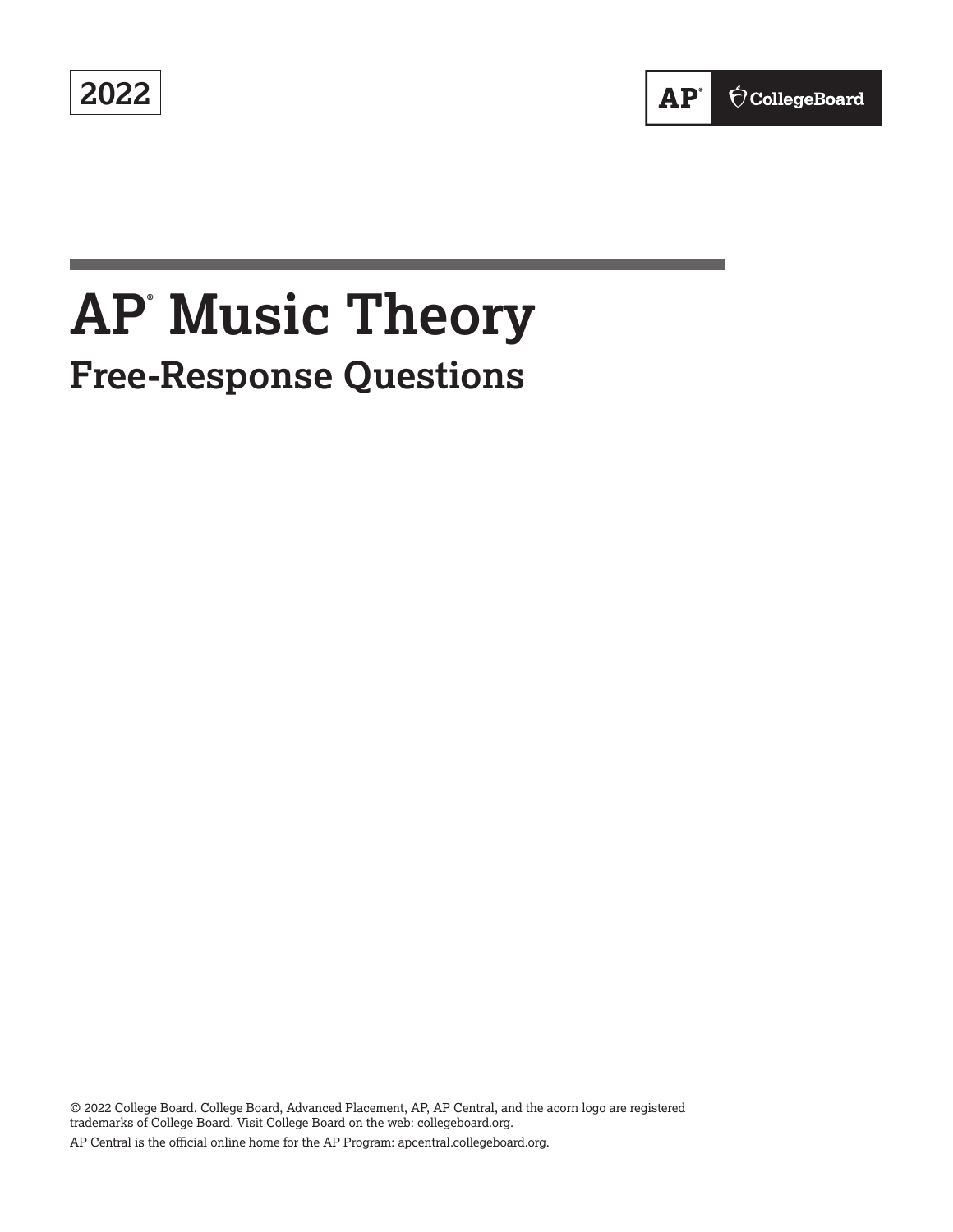## **Write your response to QUESTION 1 on this page.**

## **MUSIC THEORY**

## **SECTION II, Part A**

## **Time—Approximately 1 hour and 10 minutes**

**Directions:** Answer questions 1-7 in the space provided. If you choose to use the facing pages of manuscript paper for scratch work, be sure to save time for writing your final answer in the staves provided directly below each question. If you need to rewrite your answer to any question, use the facing page of music manuscript paper and indicate on the page with the question that your answer is on the facing page.

## **Questions 1-2**

For each of these questions, you are to notate on the staves provided the correct pitch and rhythm of a short melody that you will hear. Make sure that any accidentals you use are appropriate for the key signature provided. In each case, the pulse will be established before the first playing of the melody.

**Question 1.** The melody will be played three times. There will be a pause of 30 seconds after the first playing and a one-minute pause after each subsequent playing. The melody you will hear uses all four of the measures provided below and contains no rests. The melody will be played on a cello.

The pitch of the first note has been provided. Be sure to notate the rhythm of that note. Now listen to the melody for the first time and begin working.  $\boxed{1}$ 

## **Moderato**



The melody for **Question 1** will now be played a second time.  $\lceil \mathcal{I} \rceil$ 

The melody for **Question 1** will now be played a final time.  $\lceil \frac{1}{2} \rceil$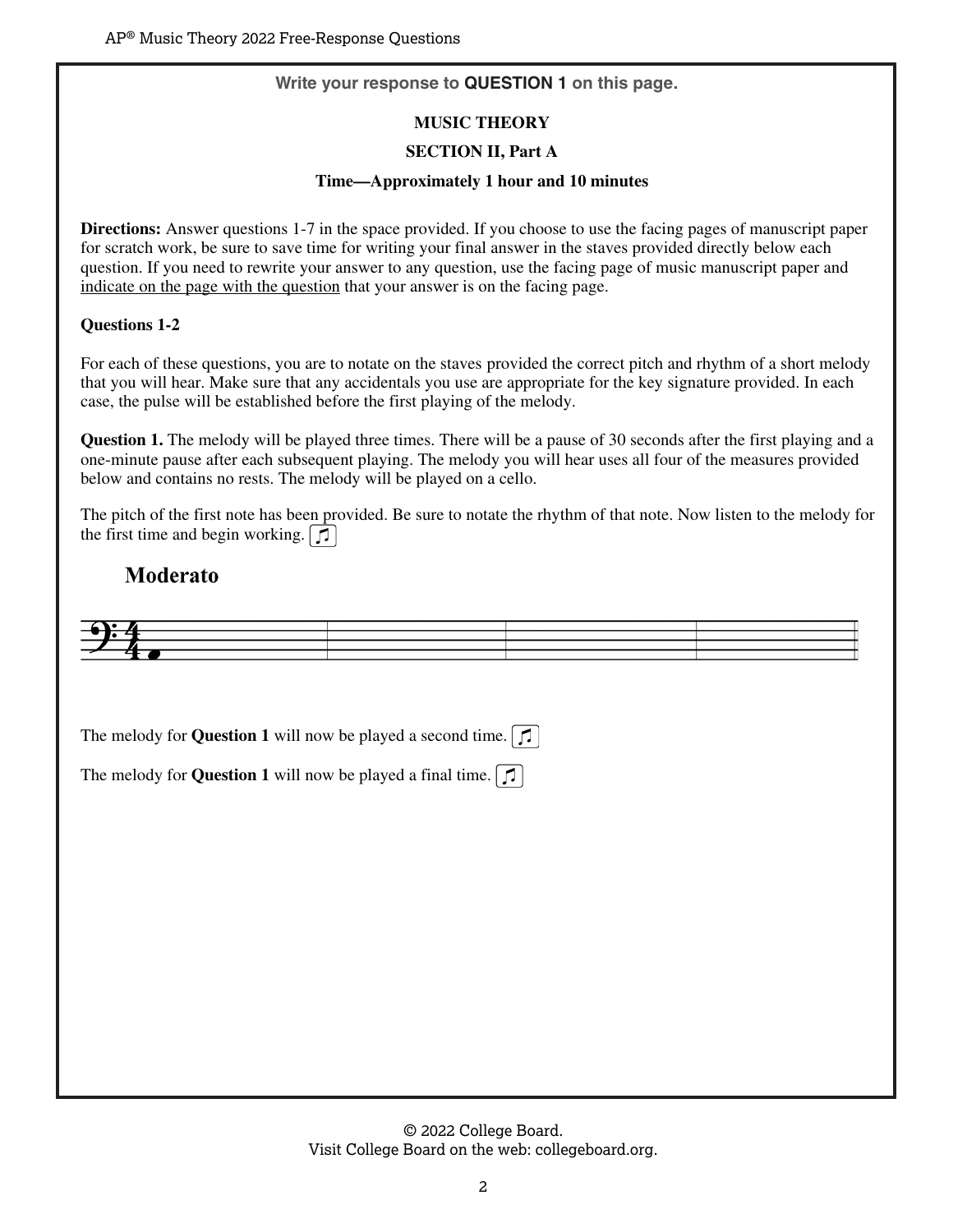## **Write your response to QUESTION 2 on this page.**

**Question 2.** The melody will be played four times. There will be a pause of 30 seconds after the first playing and a one-minute pause after each subsequent playing. The melody you will hear uses all four of the measures provided below and contains no rests. The melody will be played on a clarinet.

The pitch of the first note has been provided. Be sure to notate the rhythm of that note. Now listen to the melody for the first time and begin working.  $\boxed{f}$ 

## Moderato



The melody for **Question 2** will now be played a second time.  $\boxed{1}$ 

The melody for **Question 2** will now be played a third time.

The melody for **Question 2** will now be played a final time.  $\lceil \mathcal{I} \rceil$ 

## **PLEASE GO ON TO THE NEXT SET OF QUESTIONS.**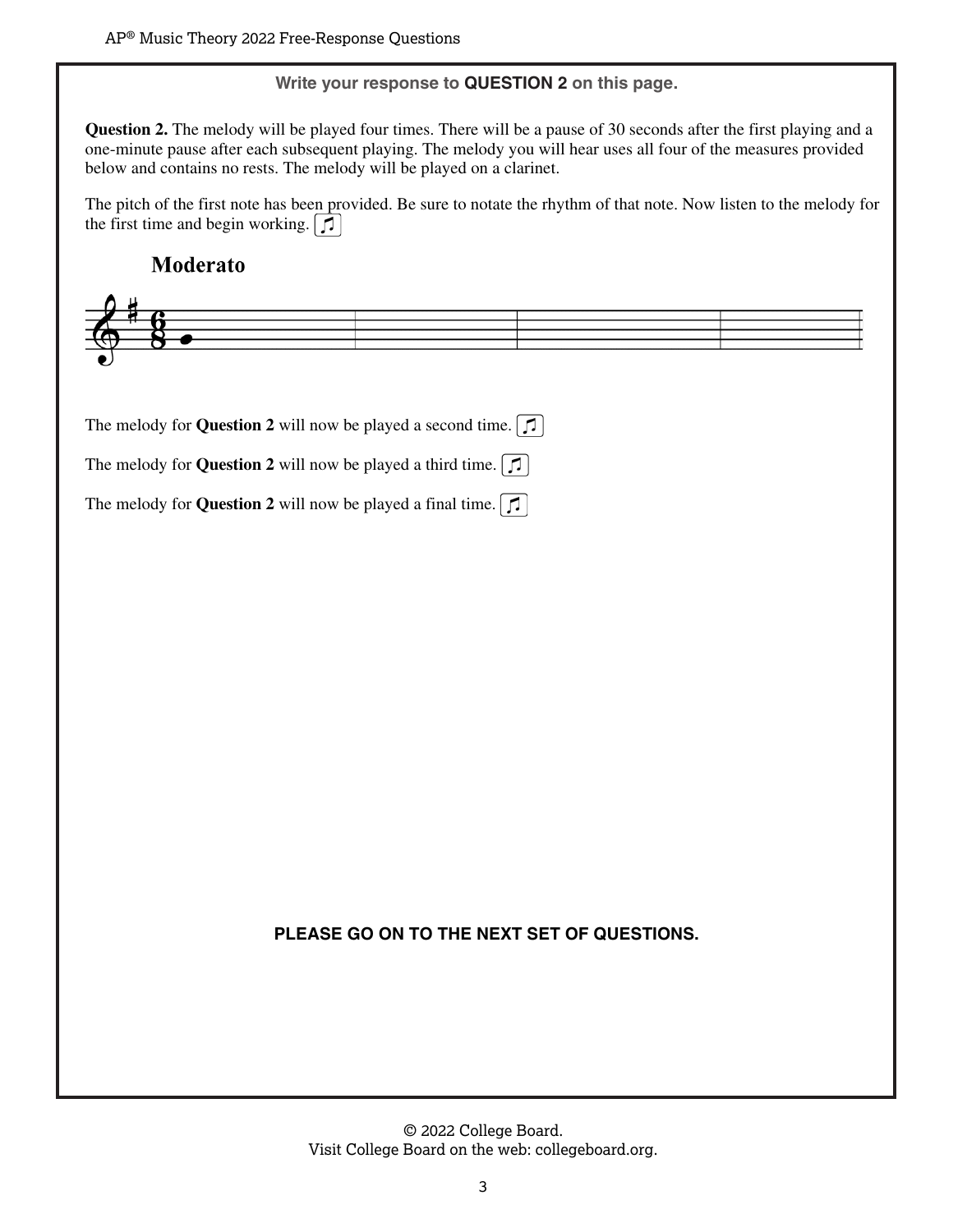#### **Write your response to QUESTION 3 on this page.**

## **Questions 3-4**

For each of these questions, you will hear a harmonic progression in four parts. In each case, the progression will be played four times. There will be a pause of 30 seconds after the first playing and a one-minute pause after each subsequent playing. For each question, please do the following.

- (a) Notate only the soprano and bass voices. Do not notate the alto and tenor voices.
- (b) Make sure that any accidentals you use are appropriate for the key signature provided.
- (c) On the blanks provided under the staff, write the Roman and Arabic numerals that indicate the chords and their inversions. (Each blank should contain at least a Roman numeral, a figure, or a dash.)
- (d) Make sure to align your notes with the blanks provided.

**Question 3.** Before listening to the first playing, please look at the staff below. Notice that there are nine chords in the progression; the soprano and bass notes and the Roman numeral of the first chord are given.

Now listen to the progression for the first time and begin working.  $\boxed{1}$ 

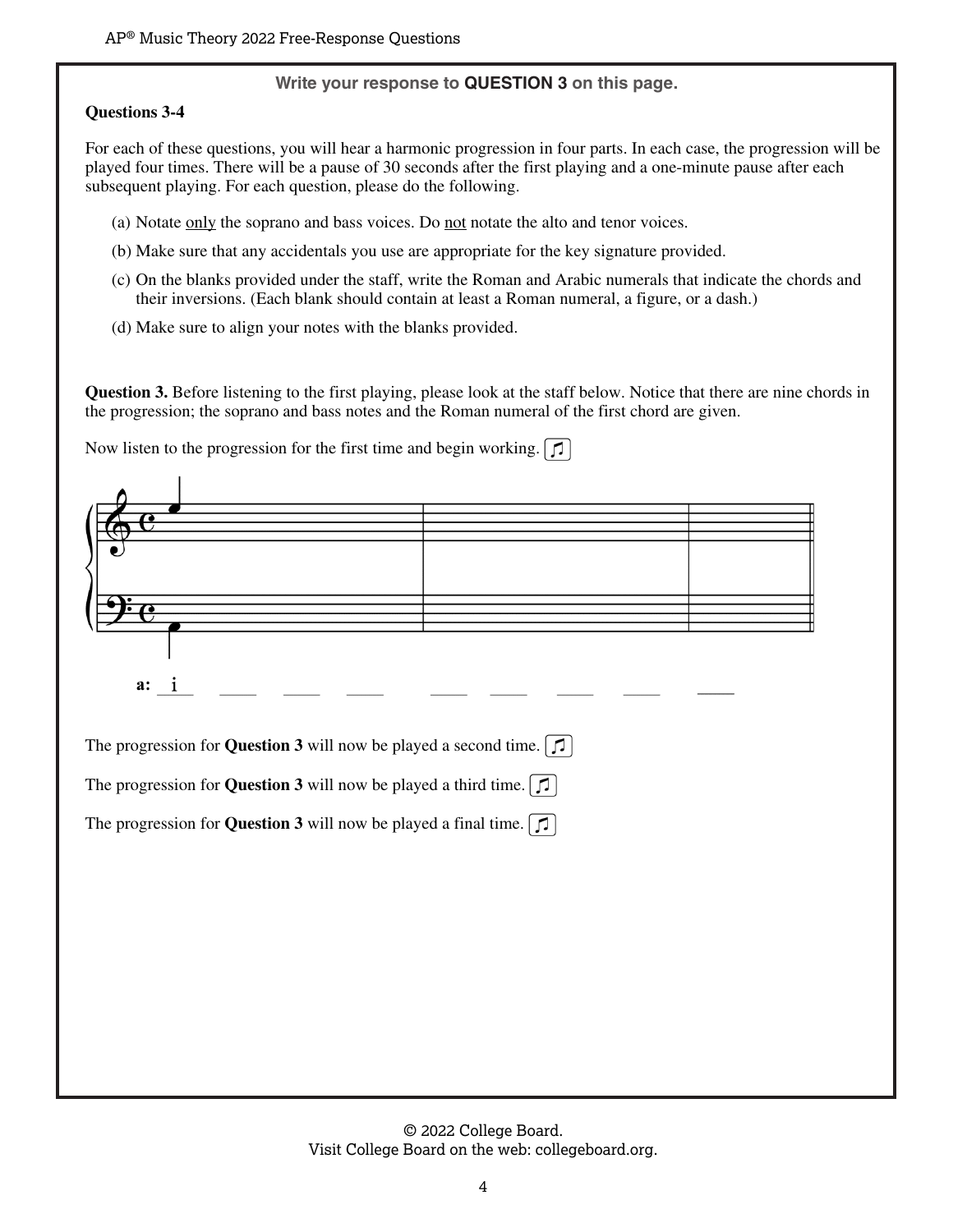This is the end of the harmonic dictation section. Question 4 was not administered in the main exam administration in 2022 due to a printing error. Please proceed to Question 5.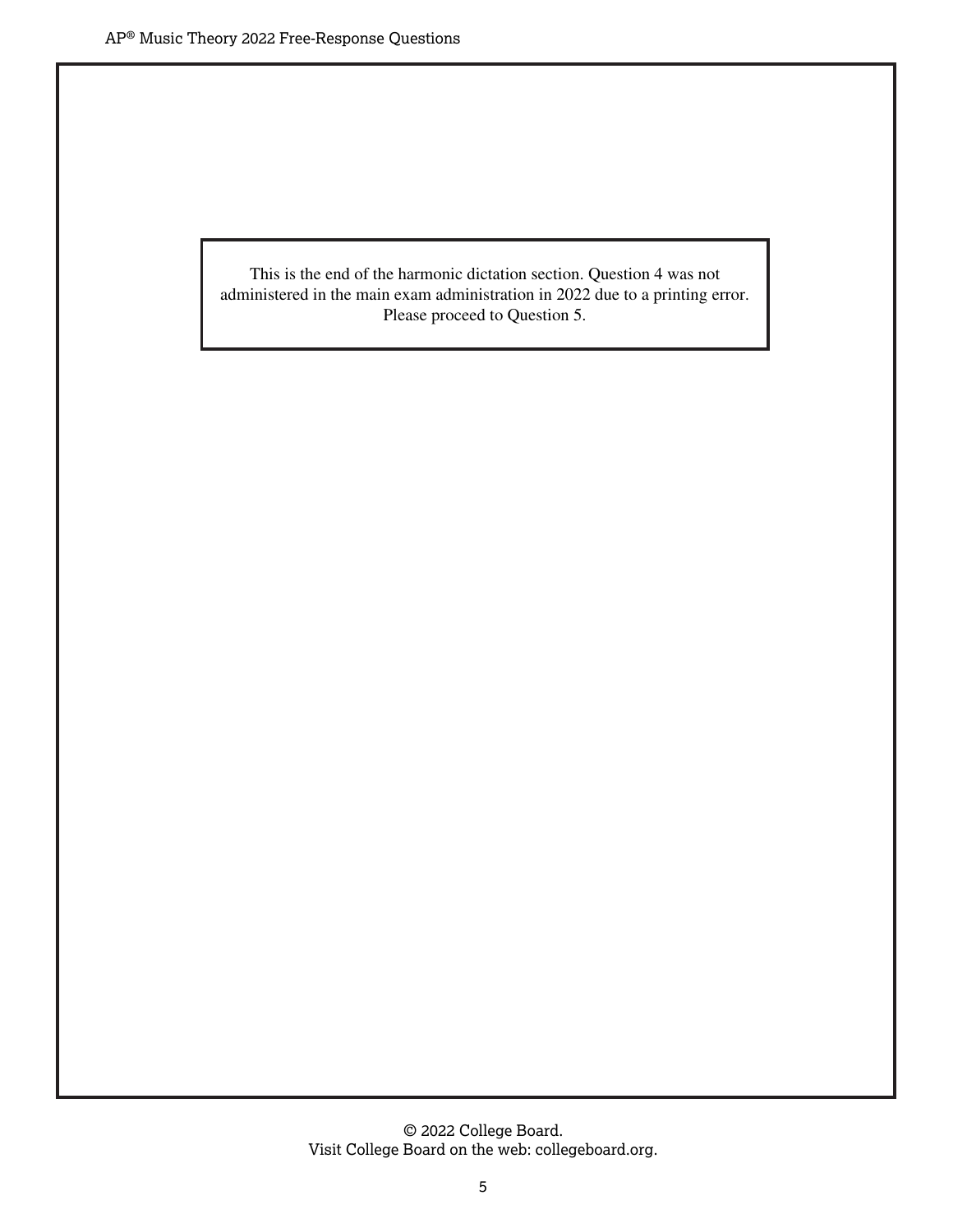## **Write your response to QUESTION 5 on this page.**

**Question 5.** (Suggested time—15 minutes)

Realize the figured bass below in four voices, following traditional eighteenth-century voice-leading procedures. Continue logically from the spacing of the first chord. Do not add embellishments unless indicated by the figured bass. On the blank below each chord, write the Roman numeral that appropriately indicates harmonic function.



**GO ON TO THE NEXT PAGE.**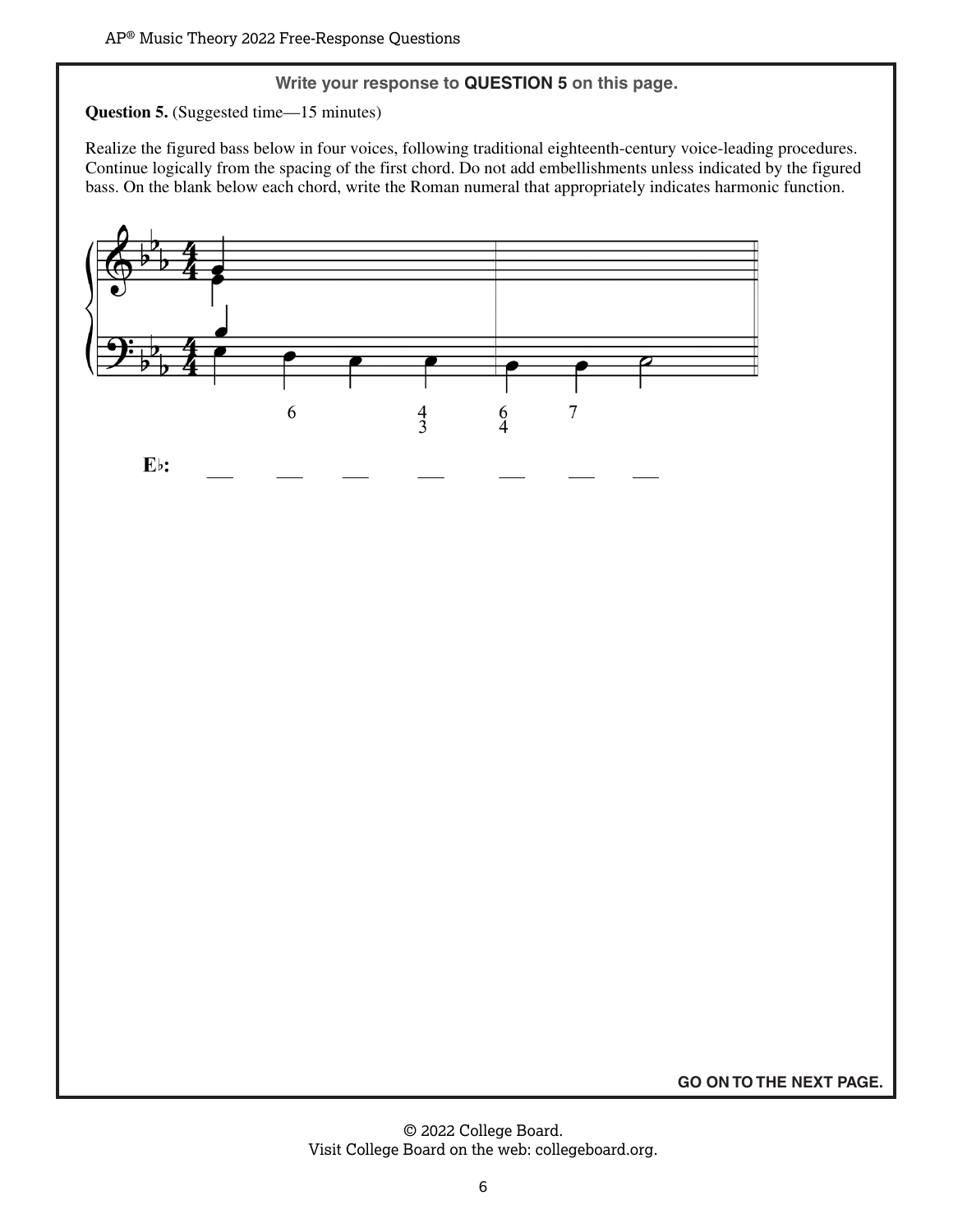## **Write your response to QUESTION 6 on this page.**

**Question 6.** (Suggested time—10 minutes)

Write the following progression in four voices, following eighteenth-century voice-leading procedures. Continue logically from the spacing of the first chord. Do not add embellishments unless indicated by the Roman and Arabic numerals. Use only quarter and half notes.



 $\Sigma_5^6$  $i$  $\Sigma_2^4$ /iv iv<sup>6</sup>  $ii^{86}$  $\overline{\bf V}$  $\mathbf{i}$ e:

**GO ON TO THE NEXT PAGE.**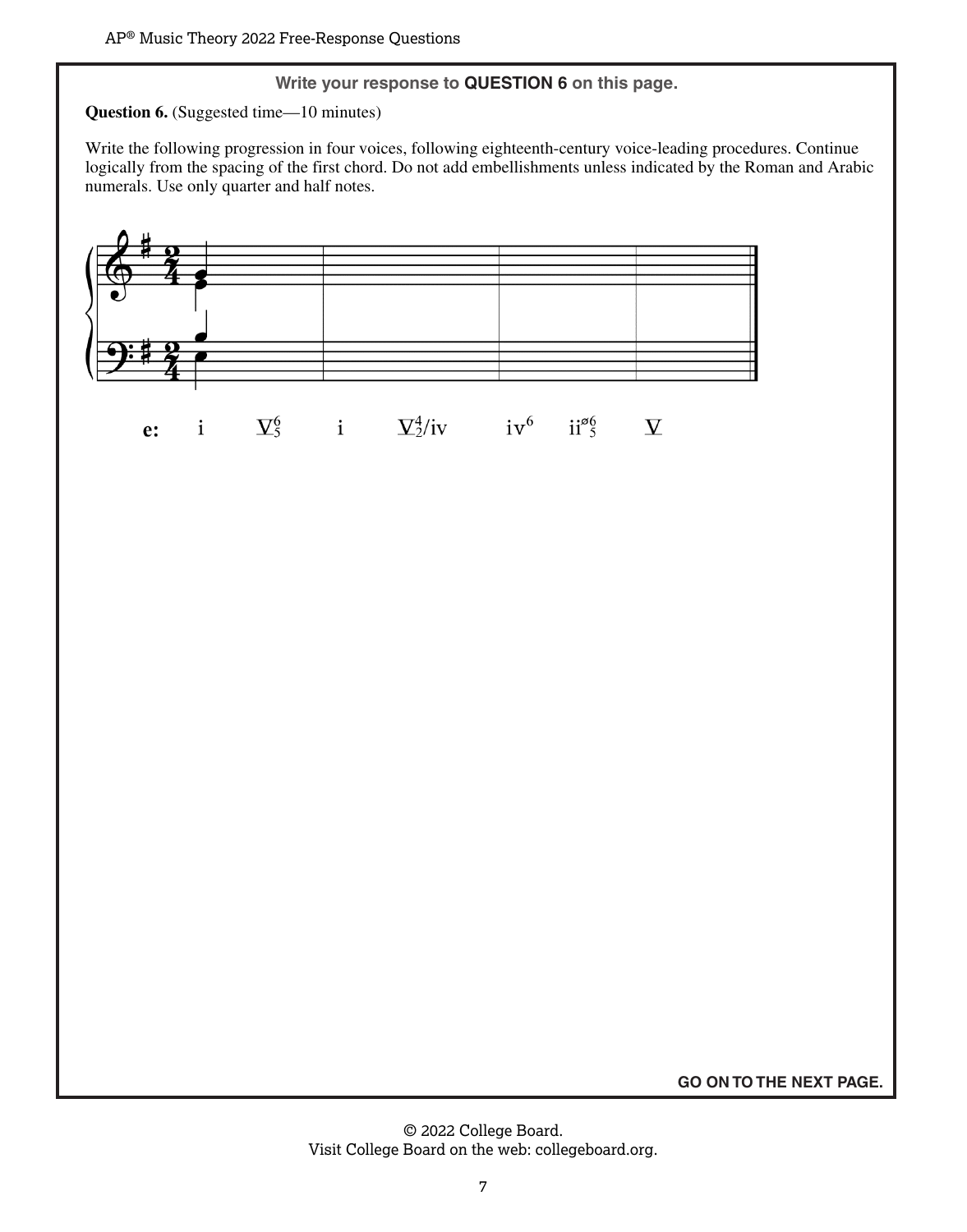#### **Write your response to QUESTION 7 on this page.**

**Question 7.** (Suggested time—20 minutes)

Complete the bass line for the melody below, following eighteenth-century voice-leading procedures. Below the bass line, write the Roman and Arabic numerals that indicate the harmonies and inversions implied by the soprano and bass.

Observe the following.

- A. Keep the portion you compose consistent with the first phrase.
	- 1. Write an appropriate cadence at each phrase ending, including a perfect authentic cadence at the final cadence.
	- 2. Give melodic interest to the bass line. (Embellishing tones are not required. If you choose to use them, the only acceptable embellishing tones are unaccented passing tones, unaccented neighbor tones, and unaccented chordal skips.)
	- 3. Vary the motion of the bass line in relation to the soprano.
	- 4. Use mostly quarter notes. (Where appropriate, note values ranging from half notes to eighth notes may be used.)
- B. Do not notate alto and tenor lines.